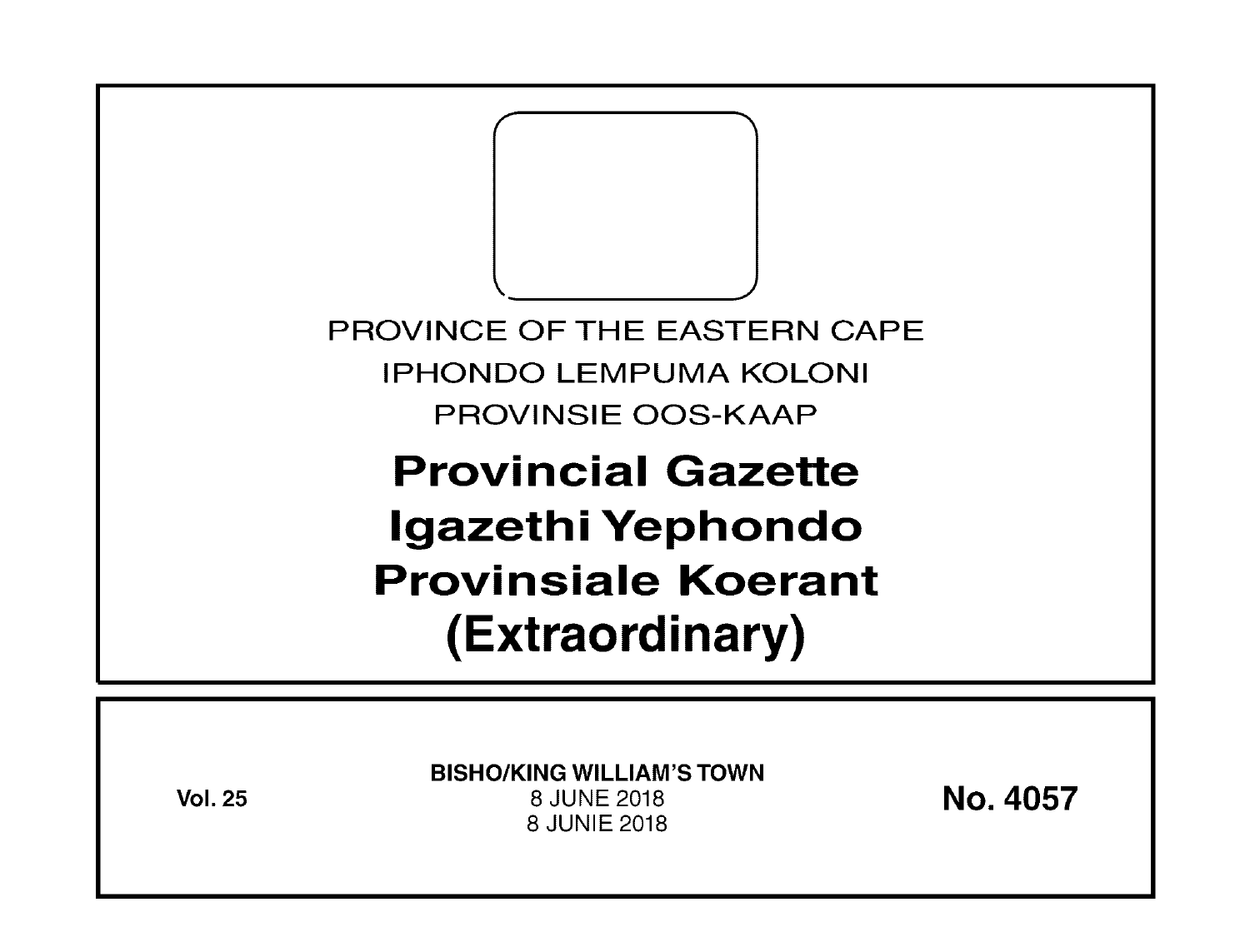# **IMPORTANT NOTICE:**

**THE GOVERNMENT PRINTING WORKS WILL NOT BE HELD RESPONSIBLE FOR ANY ERRORS THAT MIGHT OCCUR DUE TO THE SUBMISSION OF INCOMPLETE I INCORRECT I ILLEGIBLE COPY.** 

**No FUTURE QUERIES WILL BE HANDLED IN CONNECTION WITH THE ABOVE.** 

## **CONTENTS**

|    |                                                                                                   | Gazette<br>No. | Page<br>No. |
|----|---------------------------------------------------------------------------------------------------|----------------|-------------|
|    | <b>PROVINCIAL NOTICES • PROVINSIALE KENNISGEWINGS</b>                                             |                |             |
| 99 | Municipal Finance Management Act (56/2003): Sengui Municipality: Approved 2018/2019 Annual Budget | 4057           |             |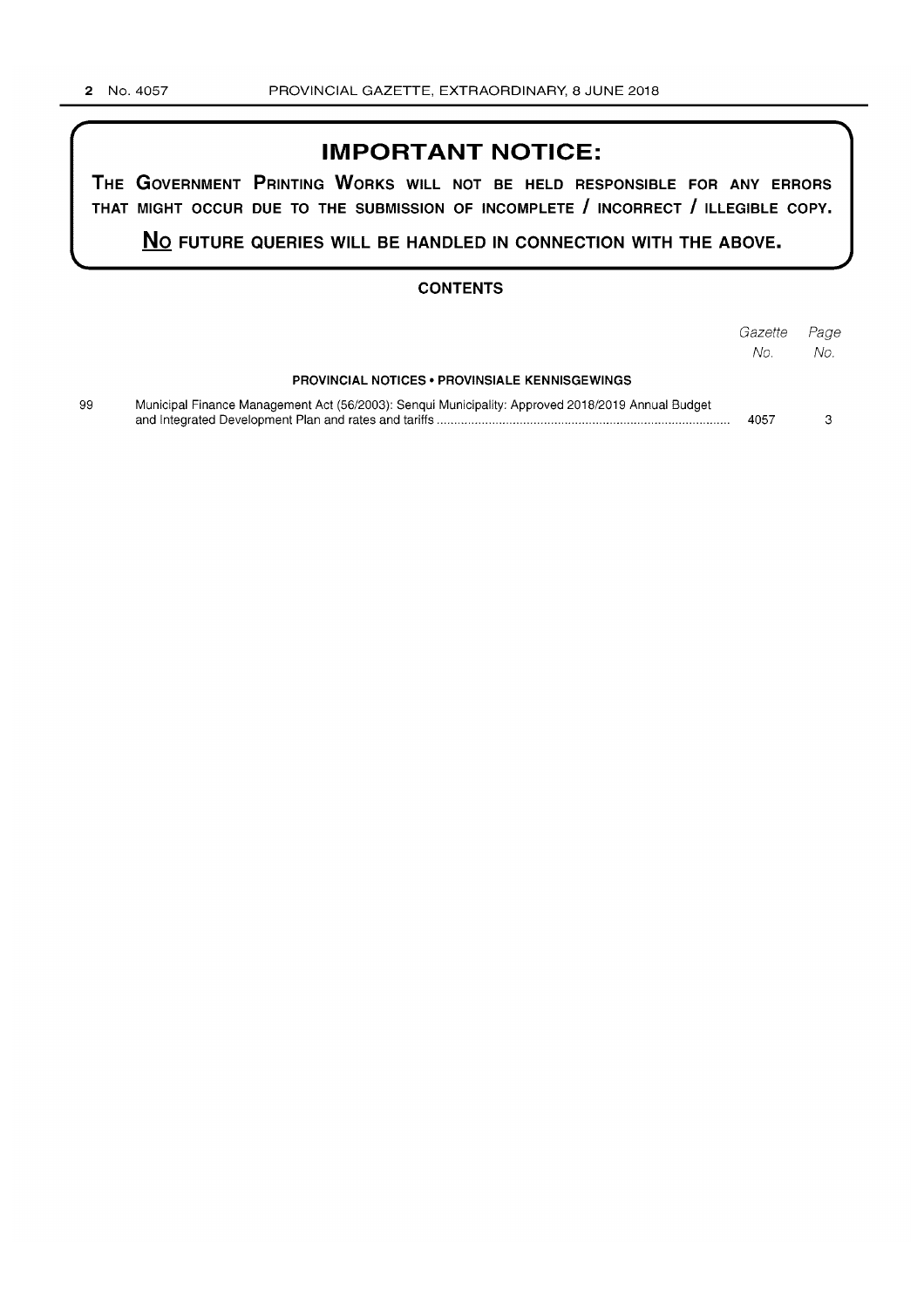# PROVINCIAL NOTICES • PROVINSIALE KENNISGEWINGS

## PROVINCIAL NOTICE 99 OF 2018

#### SENQU MUNICIPALITY

#### APPROVED 2018/2019 ANNUAL BUDGET AND INTEGRATED DEVELOPMENT PLAN AND RATES AND TARIFFS

Notice is here-by given that the Senqu Municipal Council has in terms of section 24 of the Municipal Finance Management Act, No 56 of 2003, approved its Annual Operational and Capital Budget and Integrated Development Plan (IDP) on the 30<sup>th</sup> of May 2018. As required in terms of section 17 of the Municipal Finance Management Act, the Budget, Integrated Development Plan and Supporting Documents were tabled and advertised for representations / submissions by the local community, Provincial and National Treasury on the 6<sup>th</sup> of April 2018. All representations / submissions received before the 1<sup>st</sup> of May 2018 were dealt with by council where-after an operational budget of R 236.26 Million and a capital budget of R 77. 6 Million was approved. Copies of the approved 2018 / 2019 Annual Budget, Integrated Development Plan and supporting documents are available at the Lady Grey administrative unit, Barkly East administrative unit, the Sterkspruit administrative unit and the local libraries from 9 June 2018.

Refuse Removal tariffs will increase by 6.59% as from the 1<sup>st</sup> July 2018.

Electricity tariffs would increase by 6.84 % from 1 July 2018.

|                                                                    | 2017/2018 | 2018/2019 |
|--------------------------------------------------------------------|-----------|-----------|
|                                                                    | %         | ℅         |
| On total value of property                                         |           |           |
| Vacant Land as defined in Rates Policy                             |           |           |
| <b>Residential Properties</b>                                      | 0,6439    | 0.6825    |
| <b>Commercial/ Business Properties</b>                             | 0,7701    | 0.8873    |
| <b>Industrial Properties</b>                                       | 0,7701    | 0.9078    |
| Public Service Infrastructure Properties                           | 0,1610    | 0.0341    |
| <b>Public Benefits Organization Properties</b>                     |           | 0.0000    |
| Agricultural Properties used for Agricultural Purpose              | 0,1641    | 0.1706    |
| Agricultural Properties used for Commercial / Industrial Purposes  | 0,1590    | 0.1706    |
| Hunting of Game                                                    | 0,1590    | 0.1706    |
| Municipality                                                       | 0,1590    | 0.1706    |
| State- Owned Properties that Provide Local Services                | 0,6466    | 0.8873    |
| Services                                                           | 0,6466    | 0.8873    |
| State/ Owned Properties that Provide Provincial/ National Services | 0,6466    | 0.8873    |
| <b>Municipal Properties</b>                                        |           |           |
| <b>Vacant Properties</b>                                           | 1,0100    | 1.0238    |